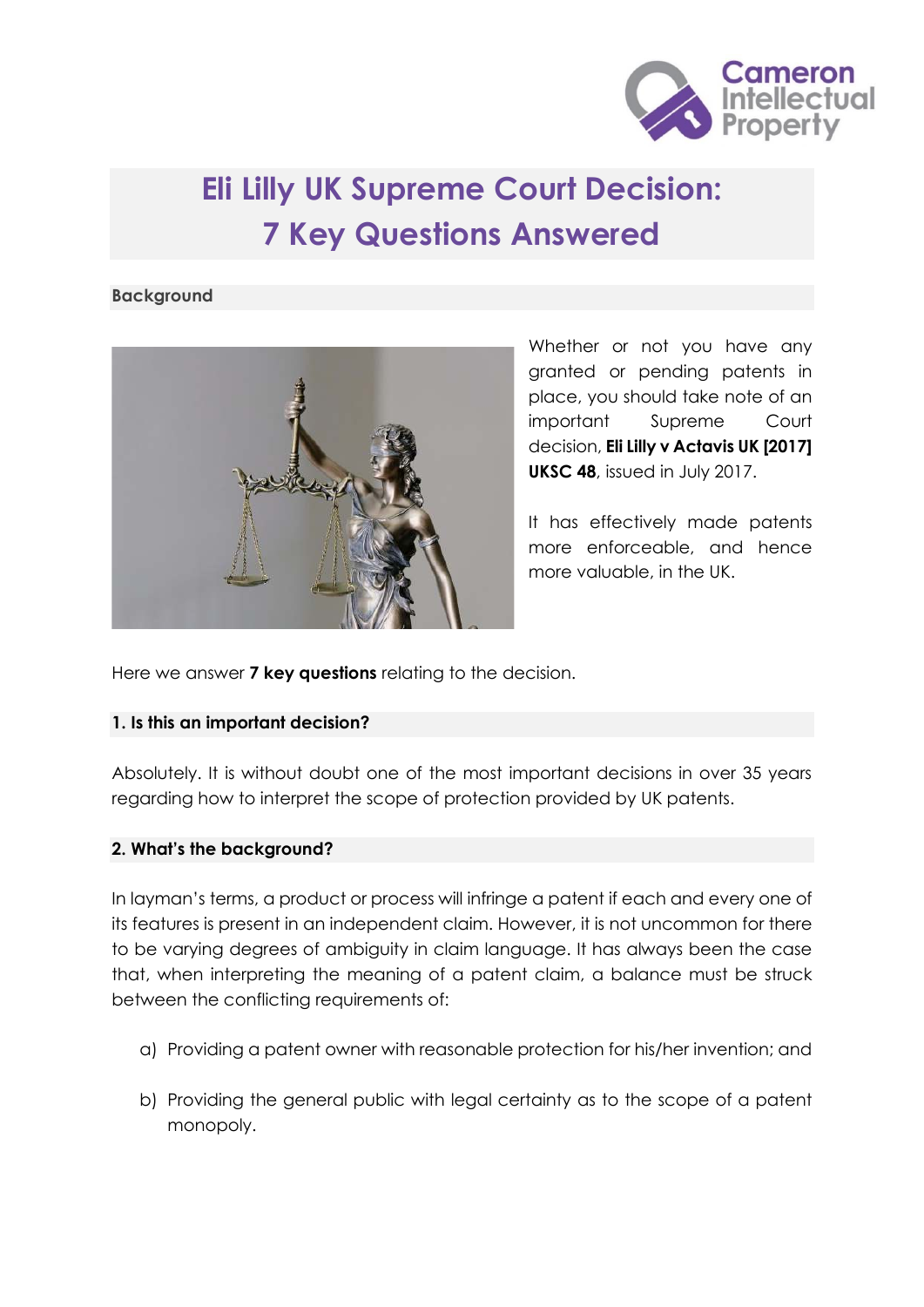

## **3. What has changed?**

The Supreme Court decision sweeps away many long-established principles regarding the manner in which patent claims are to be interpreted.

In a very general sense, the scope of protection provided by patents will now increase because it is now allowable, in certain circumstances, to expand the meaning of terms appearing within patent claims to include their equivalents (whether or not known at the patent filing date), even if those equivalents as a matter of ordinary language go beyond the literal or contextual meaning of those terms.

The decision has the potential to significantly shift the balance in favour of the interests of the patent owner and thereby reduce, to a degree, legal certainty for the general public.

#### **4. Will a new legal test now be applied?**

Yes. The Supreme Court decision sets out a new three-part test as an aid to assessing the question of whether something falls inside or outside the scope of a claim notwithstanding the fact that they do not do so upon a purely literally interpretation.

The test is a reformulation of the pre-existing test which the judge deemed to be deficient in several respects.



## **5. What is the purpose of the new test?**

The above test primarily seeks to answer the question of whether a "variant" (i.e. a non-literal equivalent to a term appearing in the claim) achieves substantially the same result in substantially the same way as the invention. If the answer to that question is no, then there is no infringement.

However, if the answer is yes then it provides a sound initial basis for concluding that the variant may infringe, provided that the remaining two parts of the abovementioned three-part test are satisfied.